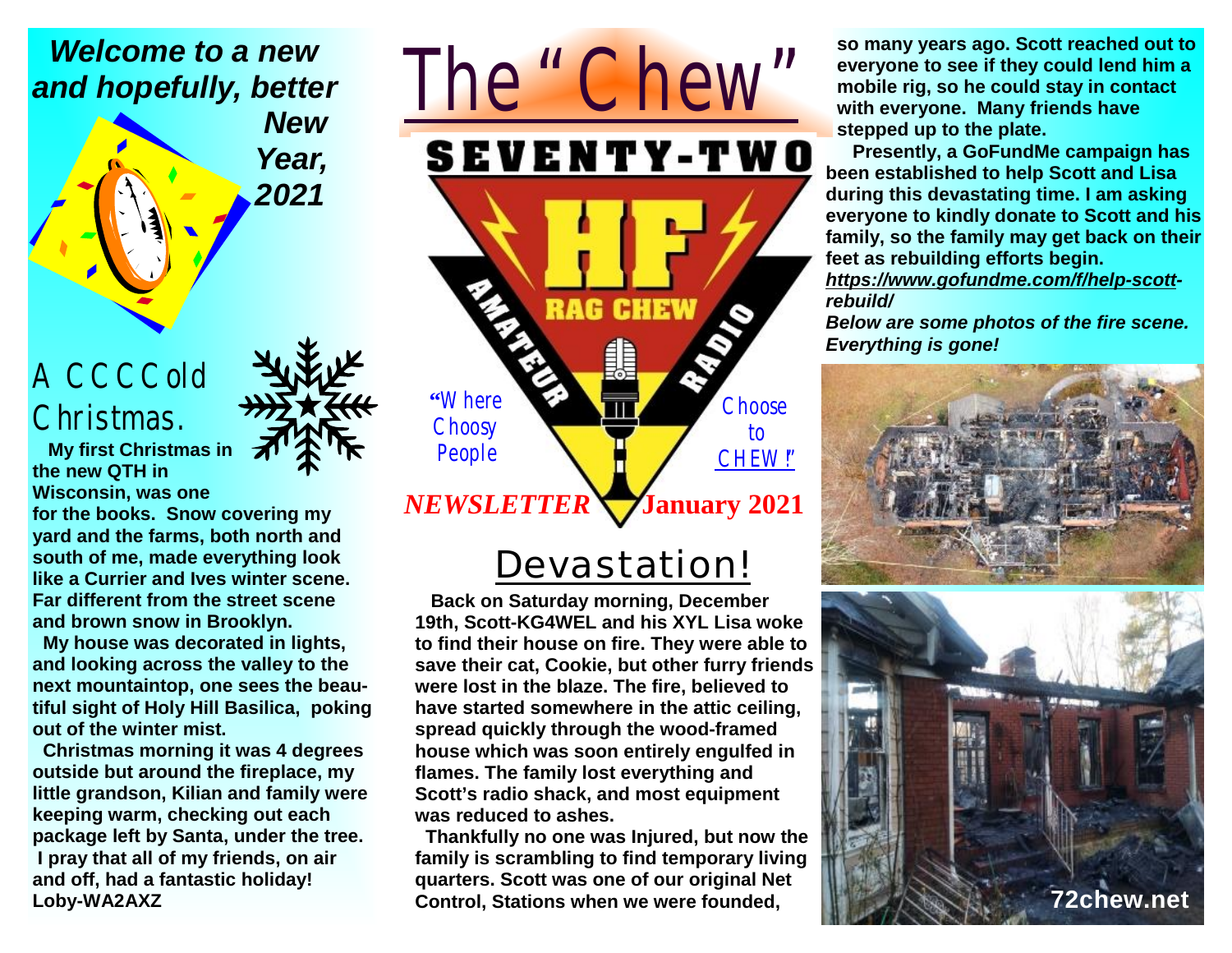### *A Christmas Puppy*

*Julie-KC2ZTG, Will-AC2GE and family love dogs period. Their eclectic collection of* 

*hounds and a great Dane make things interesting around the house when visitors come calling. Julie reports that they* 

*yet another* 

*have added* 

*pup to their expanding menagerie. The little guy, named Esker, looks small now but being a great Dane, his days of being a lap dog are limited. I'll be visiting soon enough, bringing my Basset Hound, Prints. All together, as they run in the field, will begin to "sing" the baying song of the hounds.* 

#### *Great Boat Anchors*



 **Mike-VA3MPM, and no doubt many hams, have packed away some old gear that is too precious to sell. Mike pulled out his old Drake TR-7, matching power supply and the venerable vintage Turner +2 "transistorized" microphone. Together, he** 

**has this equipment operating on the 7.272 Ragchew as well as the 1721 net on 160m (1.871) If anyone has photos of a great old piece of equipment you would like to highlight in these pages, contact: [WA2AXZ@ARRL.NET](mailto:WA2AXZ@ARRL.NET)**

### *Gettin' it together...*



 **My old shack is coming together at my new QTH in Hubertus, Wisconsin. I previously moved the computer table containing my Icom-756, Ameritron 811 and other critical devices, into the house in October. My furniture was delivered in late November, and now I am busy setting things up just the way I like them. My large Ikea curved desk was assembled and the chest of drawers and hutch were placed on the west wall. The collection of vintage micro-**



**phones were unpacked and placed back on display for all visitors to see.** 

**I still have a peck of work to contend with but between my travels between Brooklyn and Wisconsin, little by little things will be accomplished.** *Loby-WA2AXZ*

#### *A note from your editor …*

 **Our monthly newsletter "THE CHEW", contains information about the activities and participants in the 7.272 Ragchew Net. We rely on contributions of stories and pictures from the members to keep all of us up to date, impart information we can all use and, of course, to raise a smile and a chuckle or two. If you find a new "Taz" photo that can be used for future certificates and QSLs, that too is greatly appreciated. Without you, there is no Chew! Please, e-mail your stories, tech info and** 

**photos to Loby at [wa2axz@arrl.net](mailto:wa2axz@arrl.net)** *Many Thanks!* 

#### **~~~~~~~~~~~~~~~~~~~~** Volunteers Wanted!

 **If you would like to be one of our Net Control Stations on a regular schedule or as an occasional fill-in, please contact our net scheduler, Ken-W3XAF**



*Need QSLs or Eyeball Cards ???*   **KB3IFH QSL Cards** 



**[www.kb3ifh.homestead.com](http://www.kb3ifh.homestead.com) ~~~~~~~~~~~~~~~~~~~~~~** 

**72chew.net**